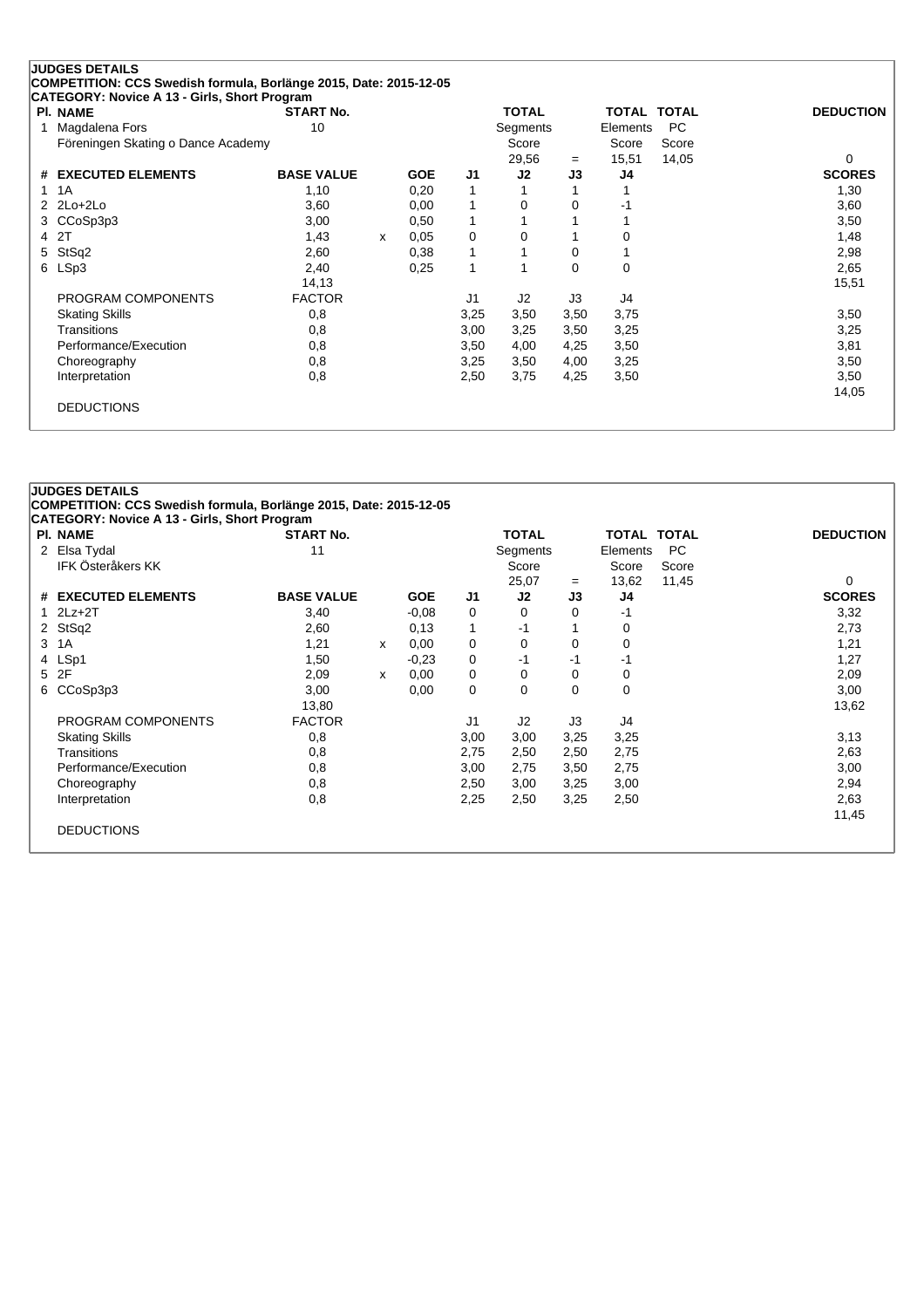| <b>PI. NAME</b>       | <b>START No.</b>  |   |            |                | <b>TOTAL</b>   |          | <b>TOTAL</b> | <b>TOTAL</b> | <b>DEDUCTION</b> |
|-----------------------|-------------------|---|------------|----------------|----------------|----------|--------------|--------------|------------------|
| 3 Felicia Eriksson    | 17                |   |            |                | Segments       |          | Elements     | <b>PC</b>    |                  |
| <b>KK Sollentuna</b>  |                   |   |            |                | Score          |          | Score        | Score        |                  |
|                       |                   |   |            |                | 24,22          | $=$      | 12,17        | 12,05        | 0                |
| # EXECUTED ELEMENTS   | <b>BASE VALUE</b> |   | <b>GOE</b> | J1             | J2             | J3       | J4           |              | <b>SCORES</b>    |
| LSp1<br>1.            | 1,50              |   | $-0,15$    | $-1$           | 0              | 0        | -1           |              | 1,35             |
| 2 StSqB               | 1,50              |   | 0,05       | 0              | -1             | 0        |              |              | 1,55             |
| 3 1A                  | 1,10              |   | 0,10       | 1              | 0              |          | 0            |              | 1,20             |
| $2Lo+2T$<br>4         | 3,41              | x | 0,00       | 0              | 0              | $\Omega$ | 0            |              | 3,41             |
| 2F<br>5               | 2,09              | x | 0,15       | 1              | $\Omega$       |          | 0            |              | 2,24             |
| CCoSp3p2<br>6         | 2,50              |   | $-0.08$    | $-1$           | 0              | $\Omega$ | 0            |              | 2,42             |
|                       | 12,10             |   |            |                |                |          |              |              | 12,17            |
| PROGRAM COMPONENTS    | <b>FACTOR</b>     |   |            | J <sub>1</sub> | J <sub>2</sub> | J3       | J4           |              |                  |
| <b>Skating Skills</b> | 0,8               |   |            | 2,50           | 2,75           | 2,75     | 3,50         |              | 2,88             |
| Transitions           | 0,8               |   |            | 2,50           | 3,00           | 2,50     | 3,00         |              | 2,75             |
| Performance/Execution | 0,8               |   |            | 3,00           | 3,50           | 3,75     | 3,25         |              | 3,38             |
| Choreography          | 0,8               |   |            | 3,00           | 2,75           | 2,75     | 3,25         |              | 2,94             |
| Interpretation        | 0,8               |   |            | 2,75           | 3,25           | 3,25     | 3,25         |              | 3,13             |
|                       |                   |   |            |                |                |          |              |              | 12,05            |

| PI. NAME                      | <b>START No.</b>  |   |            |             | <b>TOTAL</b>   |      | TOTAL TOTAL |       | <b>DEDUCTION</b> |
|-------------------------------|-------------------|---|------------|-------------|----------------|------|-------------|-------|------------------|
| Sarah Rosvall<br>4            | 14                |   |            |             | Segments       |      | Elements    | PC.   |                  |
| Uppsala SK                    |                   |   |            |             | Score          |      | Score       | Score |                  |
|                               |                   |   |            |             | 22,23          | $=$  | 11,28       | 10,95 | 0                |
| <b>EXECUTED ELEMENTS</b><br># | <b>BASE VALUE</b> |   | <b>GOE</b> | J1          | J2             | J3   | J4          |       | <b>SCORES</b>    |
| 1A<br>1                       | 1,10              |   | 0.05       | 0           | 0              |      | 0           |       | 1,15             |
| CCoSp2p2                      | 2,00              |   | 0,00       | 0           | 0              | 0    | 0           |       | 2,00             |
| 2F<br>3                       | 1,90              |   | $-0,53$    | $-2$        | $-2$           | $-1$ | $-2$        |       | 1,37             |
| 4 LSpB                        | 1,20              |   | $-0,15$    | $-1$        | $\Omega$       | $-1$ | 0           |       | 1,05             |
| $5$ 2Lz+2Lo                   | 4,29              | X | $-0,08$    | 1           | 0              | -1   | -1          |       | 4,21             |
| StSqB<br>6                    | 1,50              |   | 0,00       | $\mathbf 0$ | $\Omega$       | 0    | 0           |       | 1,50             |
|                               | 11,99             |   |            |             |                |      |             |       | 11,28            |
| PROGRAM COMPONENTS            | <b>FACTOR</b>     |   |            | J1          | J <sub>2</sub> | J3   | J4          |       |                  |
| <b>Skating Skills</b>         | 0,8               |   |            | 2,50        | 2,75           | 2,50 | 3,25        |       | 2,75             |
| Transitions                   | 0,8               |   |            | 2,75        | 2,50           | 2,25 | 2,50        |       | 2,50             |
| Performance/Execution         | 0,8               |   |            | 2,75        | 2,75           | 3,00 | 2,75        |       | 2,81             |
| Choreography                  | 0,8               |   |            | 3,00        | 3,25           | 2,75 | 2,75        |       | 2,94             |
| Interpretation                | 0,8               |   |            | 2,50        | 3,00           | 2,75 | 2,50        |       | 2,69             |
|                               |                   |   |            |             |                |      |             |       | 10,95            |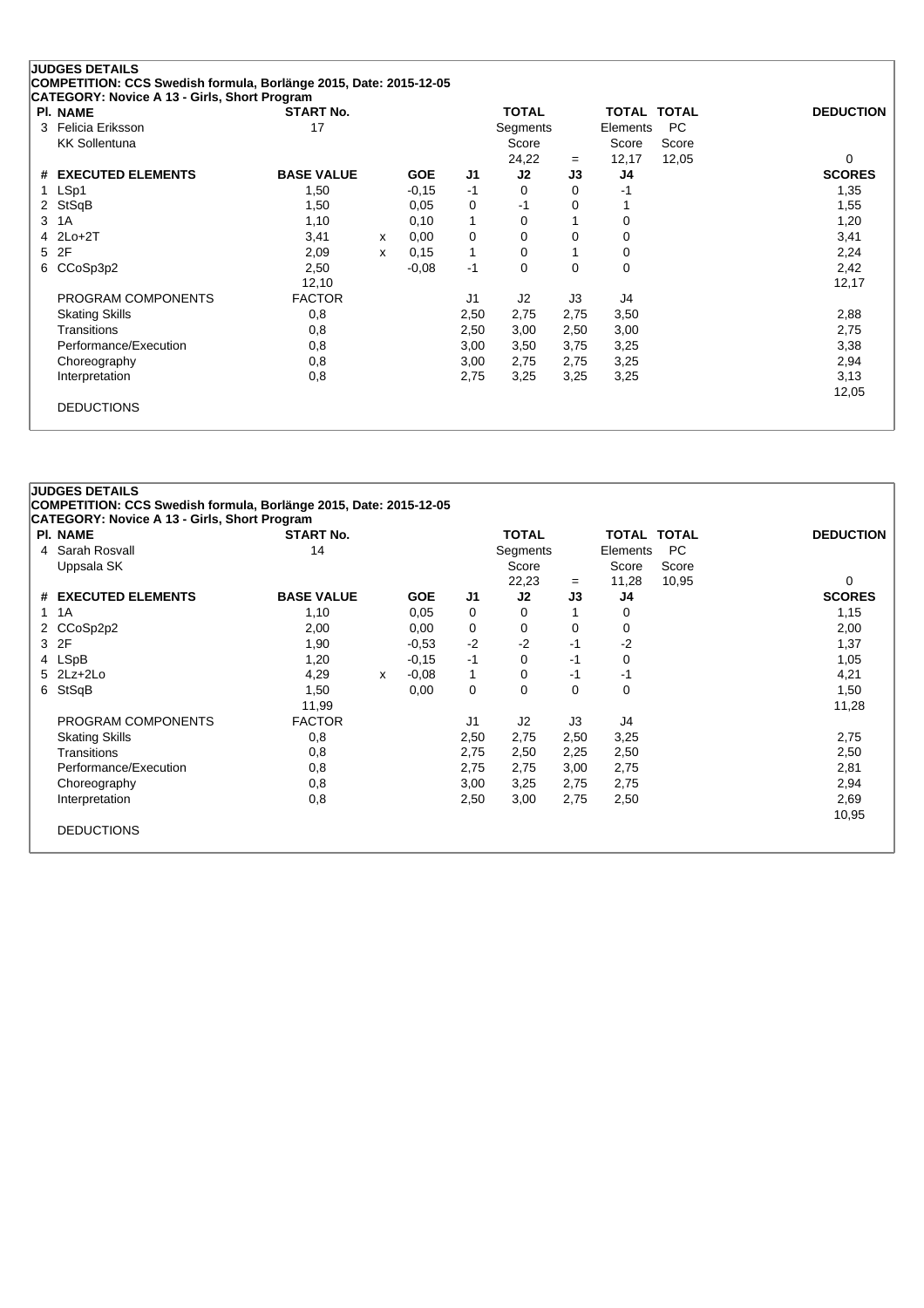| <b>PI. NAME</b>       | <b>START No.</b>  |   |            |                | <b>TOTAL</b>   |          | TOTAL    | <b>TOTAL</b> | <b>DEDUCTION</b> |
|-----------------------|-------------------|---|------------|----------------|----------------|----------|----------|--------------|------------------|
| Jessica Vestberg<br>5 |                   |   |            |                | Segments       |          | Elements | PC.          |                  |
| Vallentuna KK         |                   |   |            |                | Score          |          | Score    | Score        |                  |
|                       |                   |   |            |                | 22,03          | $=$      | 10,73    | 11,30        | 0                |
| # EXECUTED ELEMENTS   | <b>BASE VALUE</b> |   | <b>GOE</b> | J <sub>1</sub> | J2             | J3       | J4       |              | <b>SCORES</b>    |
| 1A<br>1               | 1,10              |   | 0,05       | 0              | 0              |          | 0        |              | 1,15             |
| $2$ $2T+2T$           | 2,60              |   | $-0,05$    | 0              | 0              | 0        | -1       |              | 2,55             |
| 3 CCoSp3p1            | 2,00              |   | 0,00       | 0              | 0              | 0        | 0        |              | 2,00             |
| StSq1<br>4            | 1,80              |   | 0,05       | 0              | 0              | $-1$     |          |              | 1,85             |
| 2Lo<br>5.             | 1,98              | x | $-0,30$    | $-2$           | -1             | 0        | -1       |              | 1,68             |
| LSp1<br>6             | 1,50              |   | 0,00       | 0              | $\Omega$       | $\Omega$ | 0        |              | 1,50             |
|                       | 10,98             |   |            |                |                |          |          |              | 10,73            |
| PROGRAM COMPONENTS    | <b>FACTOR</b>     |   |            | J <sub>1</sub> | J <sub>2</sub> | J3       | J4       |              |                  |
| <b>Skating Skills</b> | 0,8               |   |            | 2,75           | 3,00           | 2,75     | 3,50     |              | 3,00             |
| Transitions           | 0,8               |   |            | 2,50           | 2,50           | 2,50     | 2,75     |              | 2,56             |
| Performance/Execution | 0,8               |   |            | 2,75           | 2,75           | 3,50     | 3,25     |              | 3,06             |
| Choreography          | 0,8               |   |            | 2,75           | 2,50           | 2,75     | 3,00     |              | 2,75             |
| Interpretation        | 0,8               |   |            | 2,25           | 2,50           | 3,00     | 3,25     |              | 2,75             |
|                       |                   |   |            |                |                |          |          |              | 11,30            |

| <b>PI. NAME</b>        | <b>START No.</b>  |   |            |                | <b>TOTAL</b> |          | <b>TOTAL TOTAL</b> |           | <b>DEDUCTION</b> |
|------------------------|-------------------|---|------------|----------------|--------------|----------|--------------------|-----------|------------------|
| Mikaela Jarl<br>6      |                   |   |            |                | Segments     |          | Elements           | <b>PC</b> |                  |
| Djursholms Allmänna SK |                   |   |            |                | Score        |          | Score              | Score     |                  |
|                        |                   |   |            |                | 22,02        | $=$      | 10,82              | 11,20     | 0                |
| # EXECUTED ELEMENTS    | <b>BASE VALUE</b> |   | <b>GOE</b> | J <sub>1</sub> | J2           | J3       | J4                 |           | <b>SCORES</b>    |
| 1 LSp2                 | 1,90              |   | 0,00       | 0              | $\Omega$     | $\Omega$ | 0                  |           | 1,90             |
| 2 2S+2T                | 2,60              |   | 0,00       | 0              | 0            | 0        | 0                  |           | 2,60             |
| 2Lo<br>3               | 1,80              |   | $-0,45$    | $-2$           | -1           | $-2$     | -1                 |           | 1,35             |
| 4 1A                   | 1,21              | x | 0,00       | 0              | 0            | 0        | 0                  |           | 1,21             |
| CCoSp2p2<br>5          | 2,00              |   | 0,13       | 0              | 0            |          | 0                  |           | 2,13             |
| 6 StSqB                | 1,50              |   | 0,13       | 0              | 0            |          | 0                  |           | 1,63             |
|                        | 11,01             |   |            |                |              |          |                    |           | 10,82            |
| PROGRAM COMPONENTS     | <b>FACTOR</b>     |   |            | J <sub>1</sub> | J2           | J3       | J4                 |           |                  |
| <b>Skating Skills</b>  | 0,8               |   |            | 2,50           | 2,50         | 3,50     | 2,50               |           | 2,75             |
| Transitions            | 0,8               |   |            | 2,25           | 2,75         | 3,00     | 3,00               |           | 2,75             |
| Performance/Execution  | 0,8               |   |            | 2,50           | 3,00         | 3,25     | 3,00               |           | 2,94             |
| Choreography           | 0,8               |   |            | 2,50           | 2,75         | 3,50     | 2,75               |           | 2,88             |
| Interpretation         | 0,8               |   |            | 2,00           | 2,50         | 3,50     | 2,75               |           | 2,69             |
|                        |                   |   |            |                |              |          |                    |           | 11,20            |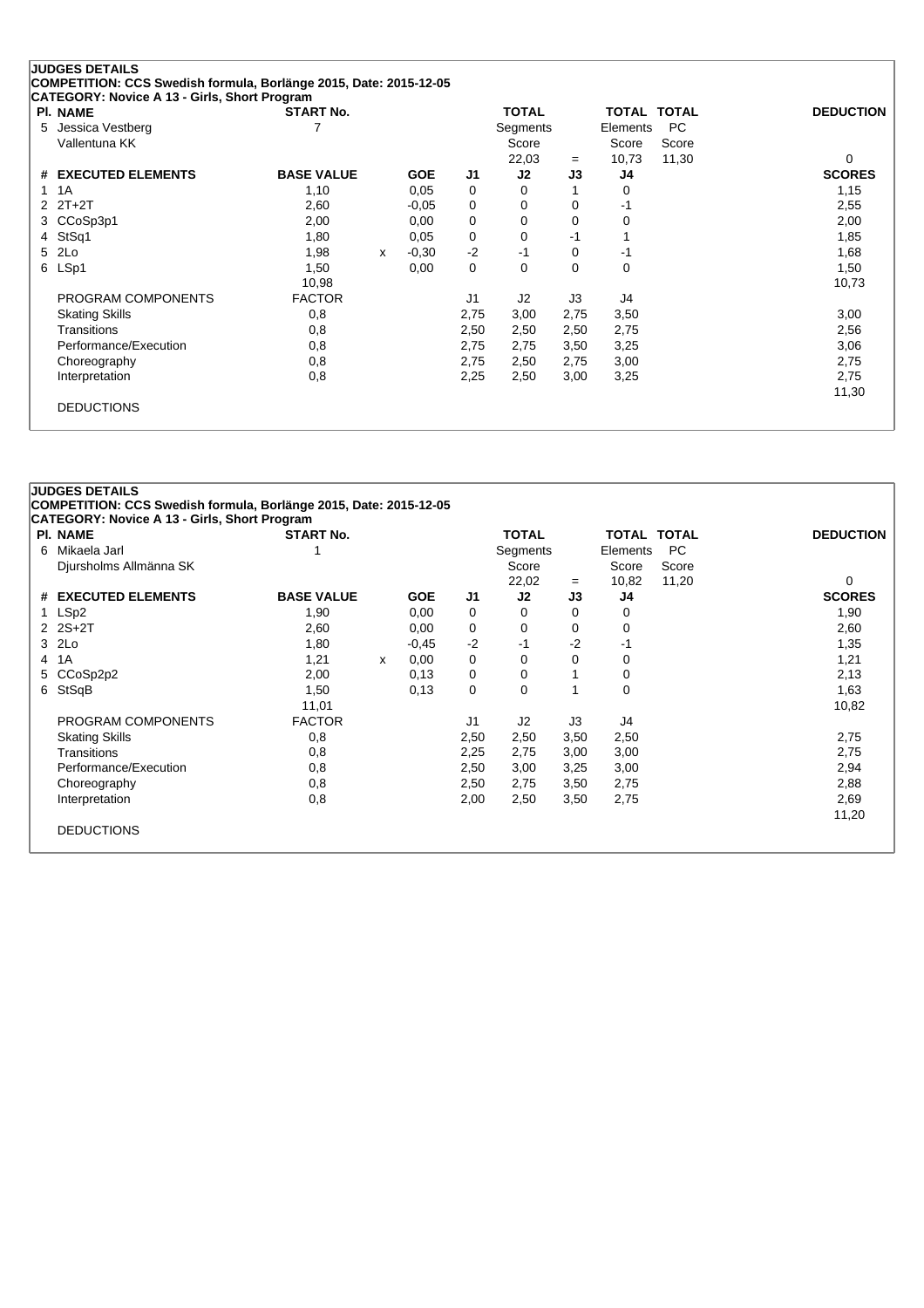|                | <b>JUDGES DETAILS</b>                                             |         |                   |              |            |                |                |      |                    |           |                  |
|----------------|-------------------------------------------------------------------|---------|-------------------|--------------|------------|----------------|----------------|------|--------------------|-----------|------------------|
|                | COMPETITION: CCS Swedish formula, Borlänge 2015, Date: 2015-12-05 |         |                   |              |            |                |                |      |                    |           |                  |
|                | CATEGORY: Novice A 13 - Girls, Short Program                      |         |                   |              |            |                |                |      |                    |           |                  |
|                | <b>PI. NAME</b>                                                   |         | <b>START No.</b>  |              |            |                | <b>TOTAL</b>   |      | <b>TOTAL TOTAL</b> |           | <b>DEDUCTION</b> |
| $\overline{7}$ | Lisa Puukko                                                       |         | 4                 |              |            |                | Segments       |      | Elements           | <b>PC</b> |                  |
|                | Enköpings KK                                                      |         |                   |              |            |                | Score          |      | Score              | Score     |                  |
|                |                                                                   |         |                   |              |            |                | 21,55          | $=$  | 9,90               | 11,65     | 0                |
|                | # EXECUTED ELEMENTS                                               |         | <b>BASE VALUE</b> |              | <b>GOE</b> | J <sub>1</sub> | J2             | J3   | J4                 |           | <b>SCORES</b>    |
|                | $2F+1T^*$                                                         | $\star$ | 1,90              |              | $-0.83$    | $-3$           | $-3$           | $-2$ | $-3$               |           | 1,07             |
| 2              | 1A                                                                |         | 1,10              |              | 0,10       | 0              |                |      | 0                  |           | 1,20             |
| 3              | LSp1                                                              |         | 1,50              |              | $-0.08$    | $-1$           | 0              | 0    | 0                  |           | 1,42             |
| 4              | StSqB                                                             |         | 1,50              |              | 0,38       | 1              |                |      | 0                  |           | 1,88             |
| 5.             | 2Lz                                                               |         | 2,31              | $\mathsf{x}$ | $-0.90$    | $-3$           | $-3$           | -3   | $-3$               |           | 1,41             |
| 6              | CCoSp3p3                                                          |         | 3,00              |              | $-0.08$    | 0              | $\Omega$       | $-1$ | 0                  |           | 2,92             |
|                |                                                                   |         | 11,31             |              |            |                |                |      |                    |           | 9,90             |
|                | PROGRAM COMPONENTS                                                |         | <b>FACTOR</b>     |              |            | J <sub>1</sub> | J <sub>2</sub> | J3   | J4                 |           |                  |
|                | <b>Skating Skills</b>                                             |         | 0,8               |              |            | 3,00           | 3,50           | 4,00 | 3,25               |           | 3,44             |
|                | Transitions                                                       |         | 0,8               |              |            | 2,00           | 3,00           | 3,25 | 3,00               |           | 2,81             |
|                | Performance/Execution                                             |         | 0,8               |              |            | 2,50           | 3,25           | 3,00 | 2,25               |           | 2,75             |
|                | Choreography                                                      |         | 0,8               |              |            | 2,25           | 3,25           | 3,25 | 2,75               |           | 2,88             |
|                | Interpretation                                                    |         | 0,8               |              |            | 2,00           | 3,00           | 3,25 | 2,50               |           | 2,69             |
|                |                                                                   |         |                   |              |            |                |                |      |                    |           | 11,65            |
|                | <b>DEDUCTIONS</b>                                                 |         |                   |              |            |                |                |      |                    |           |                  |
|                |                                                                   |         |                   |              |            |                |                |      |                    |           |                  |

| <b>PI. NAME</b>               | <b>START No.</b>  |              |            |                | <b>TOTAL</b> |      | <b>TOTAL TOTAL</b> |           | <b>DEDUCTION</b> |
|-------------------------------|-------------------|--------------|------------|----------------|--------------|------|--------------------|-----------|------------------|
| Victoria Lunak<br>8           | 3                 |              |            |                | Segments     |      | Elements           | <b>PC</b> |                  |
| Orebro KK                     |                   |              |            |                | Score        |      | Score              | Score     |                  |
|                               |                   |              |            |                | 21,17        | $=$  | 10,37              | 10,80     | $\Omega$         |
| <b>EXECUTED ELEMENTS</b><br># | <b>BASE VALUE</b> |              | <b>GOE</b> | J1             | J2           | J3   | J4                 |           | <b>SCORES</b>    |
| 1A                            | 1,10              |              | $-0,20$    | $-1$           | $-1$         | $-1$ | -1                 |           | 0,90             |
| $2 \t2T+2T <$                 | 2,20<br>$\prec$   |              | $-0,25$    | $-1$           | $-1$         | $-1$ | $-2$               |           | 1,95             |
| 3 CCoSp3p2                    | 2,50              |              | 0,13       | 1              | 0            | 0    | 0                  |           | 2,63             |
| 2S<br>4                       | 1,43              | $\mathsf{x}$ | $-0.05$    | 0              | 0            | 0    | -1                 |           | 1,38             |
| StSqB<br>5                    | 1,50              |              | 0,13       | 0              |              | 0    | 0                  |           | 1,63             |
| LSp1<br>6                     | 1,50              |              | 0,38       | 1              | 0            |      |                    |           | 1,88             |
|                               | 10,23             |              |            |                |              |      |                    |           | 10,37            |
| PROGRAM COMPONENTS            | <b>FACTOR</b>     |              |            | J <sub>1</sub> | J2           | J3   | J4                 |           |                  |
| <b>Skating Skills</b>         | 0,8               |              |            | 2,50           | 3,25         | 2,75 | 3,00               |           | 2,88             |
| Transitions                   | 0,8               |              |            | 2,25           | 2,75         | 2,50 | 2,50               |           | 2,50             |
| Performance/Execution         | 0,8               |              |            | 2,50           | 3,00         | 3,00 | 2,75               |           | 2,81             |
| Choreography                  | 0,8               |              |            | 2,50           | 3,00         | 2,75 | 2,50               |           | 2,69             |
| Interpretation                | 0,8               |              |            | 2,00           | 2,75         | 3,00 | 2,75               |           | 2,63             |
|                               |                   |              |            |                |              |      |                    |           | 10,80            |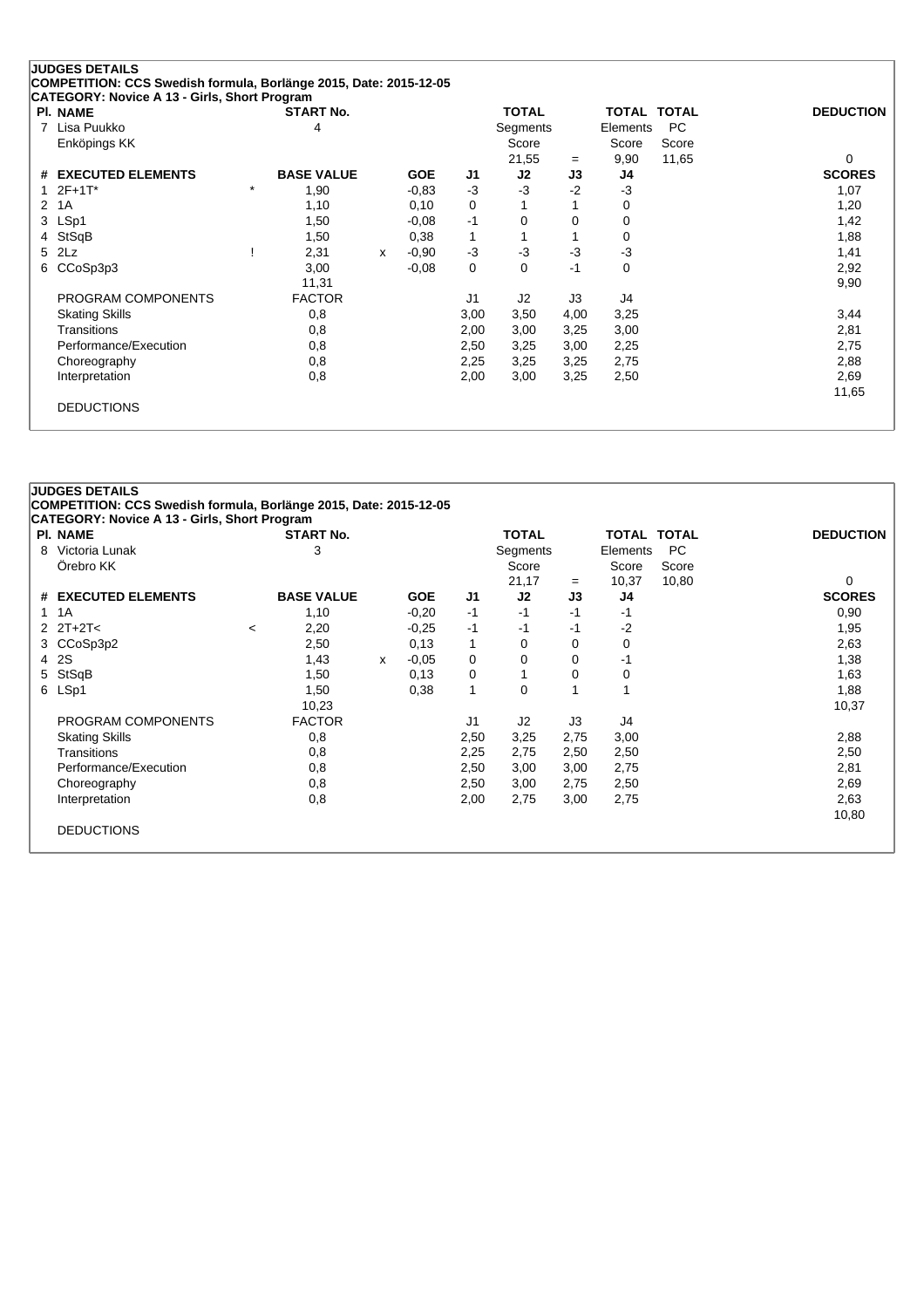| <b>PI. NAME</b>       | <b>START No.</b>  |   |            |      | <b>TOTAL</b> |          | <b>TOTAL TOTAL</b> |       | <b>DEDUCTION</b> |
|-----------------------|-------------------|---|------------|------|--------------|----------|--------------------|-------|------------------|
| Helena Kuksa<br>9     | 16                |   |            |      | Segments     |          | Elements           | PC.   |                  |
| Orebro KK             |                   |   |            |      | Score        |          | Score              | Score |                  |
|                       |                   |   |            |      | 20,84        | $=$      | 10,79              | 10,05 | 0                |
| # EXECUTED ELEMENTS   | <b>BASE VALUE</b> |   | <b>GOE</b> | J1   | J2           | J3       | J4                 |       | <b>SCORES</b>    |
| LSp1                  | 1,50              |   | $-0,08$    | 0    | -1           | 0        | 0                  |       | 1,42             |
| 2F<br>2               | 1,90              |   | $-0,38$    | $-1$ | -1           | $-2$     | -1                 |       | 1,52             |
| $2S+2Lo$<br>3         | 3,10              |   | $-0,53$    | $-2$ | -1           | $-2$     | $-2$               |       | 2,57             |
| CCoSp3p2              | 2,50              |   | $-0.08$    | $-1$ | 0            | 0        | 0                  |       | 2,42             |
| StSq1<br>5            | 1,80              |   | $-0,15$    | $-1$ | -1           | 0        | 0                  |       | 1,65             |
| 1A<br>6               | 1,21              | X | 0,00       | 0    | $\Omega$     | $\Omega$ | 0                  |       | 1,21             |
|                       | 12,01             |   |            |      |              |          |                    |       | 10,79            |
| PROGRAM COMPONENTS    | <b>FACTOR</b>     |   |            | J1   | J2           | J3       | J4                 |       |                  |
| <b>Skating Skills</b> | 0,8               |   |            | 2,50 | 2,75         | 2,50     | 2,75               |       | 2,63             |
| Transitions           | 0,8               |   |            | 2,25 | 2,50         | 2,25     | 2,75               |       | 2,44             |
| Performance/Execution | 0,8               |   |            | 2,50 | 2,75         | 3,00     | 2,50               |       | 2,69             |
| Choreography          | 0,8               |   |            | 2,25 | 3,00         | 2,25     | 2,50               |       | 2,50             |
| Interpretation        | 0,8               |   |            | 2,00 | 2,50         | 2,50     | 2,25               |       | 2,31             |
|                       |                   |   |            |      |              |          |                    |       | 10,05            |

|              | <b>JUDGES DETAILS</b>                                             |                   |   |            |                |              |          |                    |           |                  |
|--------------|-------------------------------------------------------------------|-------------------|---|------------|----------------|--------------|----------|--------------------|-----------|------------------|
|              | COMPETITION: CCS Swedish formula, Borlänge 2015, Date: 2015-12-05 |                   |   |            |                |              |          |                    |           |                  |
|              | <b>CATEGORY: Novice A 13 - Girls, Short Program</b>               |                   |   |            |                |              |          |                    |           |                  |
|              | <b>PI. NAME</b>                                                   | <b>START No.</b>  |   |            |                | <b>TOTAL</b> |          | <b>TOTAL TOTAL</b> |           | <b>DEDUCTION</b> |
|              | 10 Mathilda Johannesson                                           | 9                 |   |            |                | Segments     |          | Elements           | <b>PC</b> |                  |
|              | <b>Brinka Sandviken KK</b>                                        |                   |   |            |                | Score        |          | Score              | Score     |                  |
|              |                                                                   |                   |   |            |                | 20,83        | $=$      | 10,28              | 11,05     | 0,5              |
|              | # EXECUTED ELEMENTS                                               | <b>BASE VALUE</b> |   | <b>GOE</b> | J1             | J2           | J3       | J4                 |           | <b>SCORES</b>    |
|              | 1 1 A                                                             | 1,10              |   | 0.05       | 0              | 0            |          | 0                  |           | 1,15             |
| $\mathbf{2}$ | 2Lz                                                               | 2,10              |   | $-0.90$    | $-3$           | $-3$         | $-3$     | $-3$               |           | 1,20             |
|              | 3 StSqB                                                           | 1,50              |   | $-0,15$    | $-1$           | -1           | 0        | 0                  |           | 1,35             |
|              | 4 FCCoSp3p2                                                       | 2,50              |   | $-0.23$    | $-1$           | 0            | -1       | -1                 |           | 2,27             |
|              | $5$ 2Lo+2T                                                        | 3,41              | x | $-0.60$    | $-1$           | $-3$         | $-2$     | $-2$               |           | 2,81             |
|              | 6 LSp1                                                            | 1,50              |   | 0,00       | 0              | 0            | $\Omega$ | 0                  |           | 1,50             |
|              |                                                                   | 12,11             |   |            |                |              |          |                    |           | 10,28            |
|              | PROGRAM COMPONENTS                                                | <b>FACTOR</b>     |   |            | J <sub>1</sub> | J2           | J3       | J4                 |           |                  |
|              | <b>Skating Skills</b>                                             | 0,8               |   |            | 2,50           | 2,75         | 3,25     | 2,75               |           | 2,81             |
|              | Transitions                                                       | 0,8               |   |            | 2,25           | 2,75         | 3,00     | 2,50               |           | 2,63             |
|              | Performance/Execution                                             | 0,8               |   |            | 2,50           | 3,00         | 2,75     | 2,75               |           | 2,75             |
|              | Choreography                                                      | 0,8               |   |            | 2,50           | 3,00         | 3,25     | 2,75               |           | 2,88             |
|              | Interpretation                                                    | 0,8               |   |            | 2,00           | 3,25         | 3,25     | 2,50               |           | 2,75             |
|              |                                                                   |                   |   |            |                |              |          |                    |           | 11,05            |
|              | <b>DEDUCTIONS</b>                                                 |                   |   |            |                |              |          |                    |           |                  |
|              | Falls: 1                                                          |                   |   |            |                |              |          |                    |           |                  |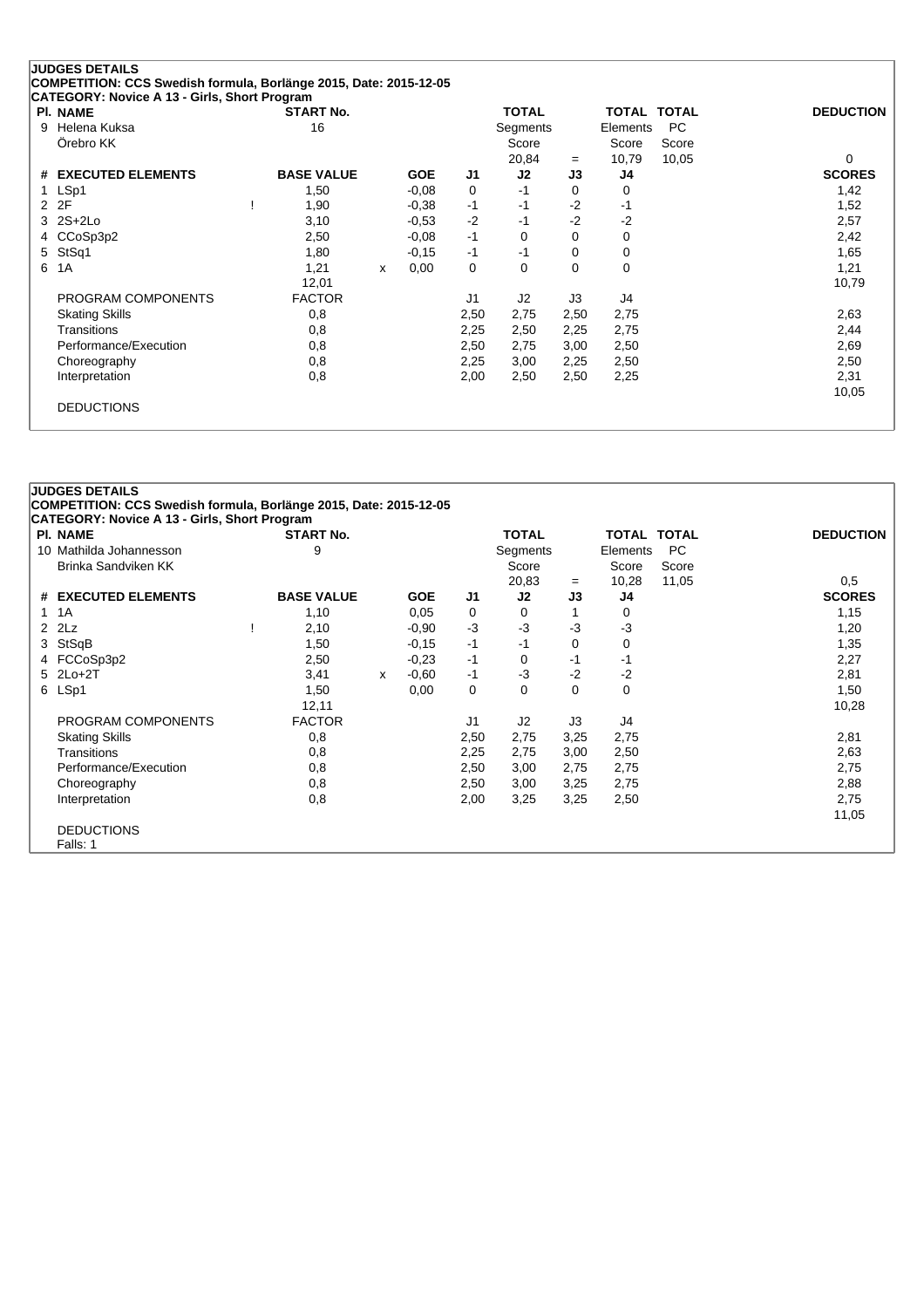|    | <b>JUDGES DETAILS</b>                                             |                   |   |            |                |                |          |             |             |                  |
|----|-------------------------------------------------------------------|-------------------|---|------------|----------------|----------------|----------|-------------|-------------|------------------|
|    | COMPETITION: CCS Swedish formula, Borlänge 2015, Date: 2015-12-05 |                   |   |            |                |                |          |             |             |                  |
|    | CATEGORY: Novice A 13 - Girls, Short Program                      |                   |   |            |                |                |          |             |             |                  |
|    | <b>PI. NAME</b>                                                   | <b>START No.</b>  |   |            |                | <b>TOTAL</b>   |          |             | TOTAL TOTAL | <b>DEDUCTION</b> |
|    | 11 Anna Jansson                                                   | 13                |   |            |                | Segments       |          | Elements    | <b>PC</b>   |                  |
|    | Stockholms Allmänna Skridskoklubb                                 |                   |   |            |                | Score          |          | Score       | Score       |                  |
|    |                                                                   |                   |   |            |                | 20,11          | $=$      | 10,11       | 11,00       |                  |
|    | # EXECUTED ELEMENTS                                               | <b>BASE VALUE</b> |   | <b>GOE</b> | J1             | J2             | J3       | J4          |             | <b>SCORES</b>    |
|    | $2T + 1T^*$                                                       | $\star$<br>1,30   |   | $-0.60$    | $-3$           | $-3$           | $-3$     | $-3$        |             | 0,70             |
|    | 2 CCoSp3p3                                                        | 3,00              |   | $-0.08$    | $-1$           | 0              | $\Omega$ | 0           |             | 2,92             |
|    | 3 LSp1                                                            | 1,50              |   | 0,13       | 0              |                | $\Omega$ | $\Omega$    |             | 1,63             |
| 4  | StSq1                                                             | 1,80              |   | 0,05       | 0              | $\Omega$       | $-1$     |             |             | 1,85             |
| 5. | 2Lo                                                               | 1,98              | x | $-0.08$    | 0              | $-1$           | $\Omega$ | 0           |             | 1,90             |
| 6  | 1A                                                                | 1,21              | x | $-0,10$    | 0              | $-1$           | $-1$     | $\mathbf 0$ |             | 1,11             |
|    |                                                                   | 10,79             |   |            |                |                |          |             |             | 10,11            |
|    | PROGRAM COMPONENTS                                                | <b>FACTOR</b>     |   |            | J <sub>1</sub> | J <sub>2</sub> | J3       | J4          |             |                  |
|    | <b>Skating Skills</b>                                             | 0,8               |   |            | 3,00           | 3,00           | 2,50     | 3,25        |             | 2,94             |
|    | Transitions                                                       | 0,8               |   |            | 2,50           | 2,75           | 2,25     | 2,75        |             | 2,56             |
|    | Performance/Execution                                             | 0,8               |   |            | 3,00           | 3,25           | 2,75     | 2,50        |             | 2,88             |
|    | Choreography                                                      | 0,8               |   |            | 2,75           | 2,50           | 2,75     | 3,00        |             | 2,75             |
|    | Interpretation                                                    | 0,8               |   |            | 2,50           | 2,75           | 2,75     | 2,50        |             | 2,63             |
|    |                                                                   |                   |   |            |                |                |          |             |             | 11,00            |
|    | <b>DEDUCTIONS</b>                                                 |                   |   |            |                |                |          |             |             |                  |
|    | Time Violation: 1                                                 |                   |   |            |                |                |          |             |             |                  |

| <b>PI. NAME</b>          | CATEGORY: Novice A 13 - Girls, Short Program<br><b>START No.</b> |   |            |      | <b>TOTAL</b>   |           | <b>TOTAL TOTAL</b> |           | <b>DEDUCTION</b>     |
|--------------------------|------------------------------------------------------------------|---|------------|------|----------------|-----------|--------------------|-----------|----------------------|
| 12 Maya Krampe           | 12                                                               |   |            |      | Segments       |           | Elements           | <b>PC</b> |                      |
| <b>IFK Österåkers KK</b> |                                                                  |   |            |      | Score          |           | Score              | Score     |                      |
| # EXECUTED ELEMENTS      | <b>BASE VALUE</b>                                                |   | <b>GOE</b> | J1   | 19,95<br>J2    | $=$<br>J3 | 10,05<br>J4        | 10,40     | 0,5<br><b>SCORES</b> |
|                          |                                                                  |   |            |      |                |           |                    |           |                      |
| 1 1 A                    | 1,10                                                             |   | 0.05       | 0    | 0              |           | 0                  |           | 1,15                 |
| 2 CCoSp3p2               | 2,50                                                             |   | 0,00       | 0    | 0              | 0         | 0                  |           | 2,50                 |
| 3 StSq1                  | 1,80                                                             |   | $-0.15$    | $-1$ | -1             | 0         | 0                  |           | 1,65                 |
| 4 2Lo                    | 1,98                                                             | x | 0,08       | 0    |                | 0         | 0                  |           | 2,06                 |
| 5 2F+COMBO               | 2,09                                                             | X | $-0.90$    | $-3$ | $-3$           | -3        | $-3$               |           | 1,19                 |
| 6 LSp1                   | 1,50                                                             |   | 0,00       | 0    | 0              | $\Omega$  | 0                  |           | 1,50                 |
|                          | 10,97                                                            |   |            |      |                |           |                    |           | 10,05                |
| PROGRAM COMPONENTS       | <b>FACTOR</b>                                                    |   |            | J1   | J <sub>2</sub> | J3        | J4                 |           |                      |
| <b>Skating Skills</b>    | 0,8                                                              |   |            | 2,25 | 3,00           | 2,75      | 2,75               |           | 2,69                 |
| Transitions              | 0,8                                                              |   |            | 2,25 | 2,75           | 2,25      | 2,50               |           | 2,44                 |
| Performance/Execution    | 0,8                                                              |   |            | 2,50 | 3,00           | 3,25      | 2,25               |           | 2,75                 |
| Choreography             | 0,8                                                              |   |            | 2,50 | 2,75           | 2,75      | 2,50               |           | 2,63                 |
| Interpretation           | 0,8                                                              |   |            | 2,00 | 2,50           | 3,25      | 2,25               |           | 2,50                 |
|                          |                                                                  |   |            |      |                |           |                    |           | 10,40                |
| <b>DEDUCTIONS</b>        |                                                                  |   |            |      |                |           |                    |           |                      |
| Falls: 1                 |                                                                  |   |            |      |                |           |                    |           |                      |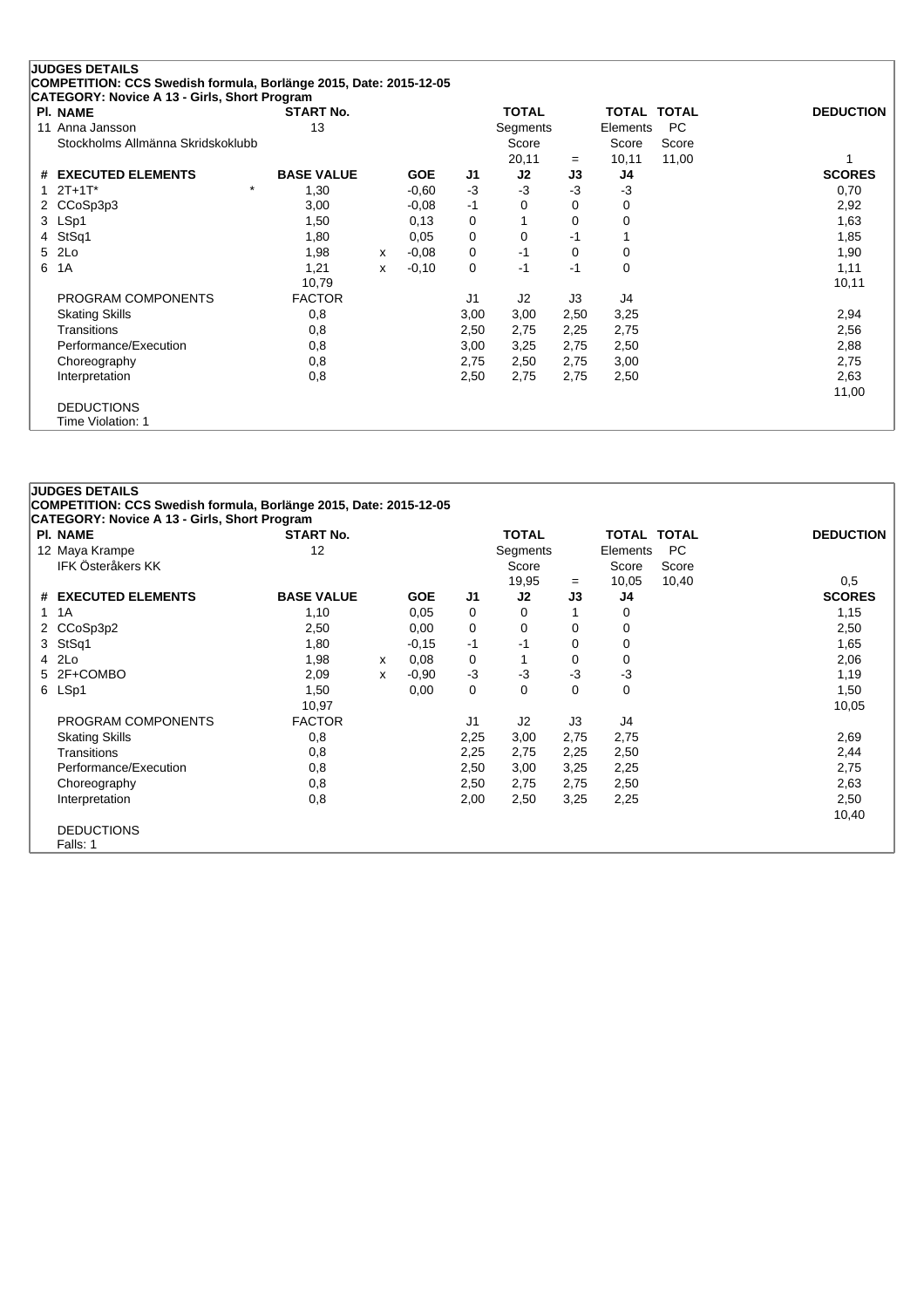| <b>PI. NAME</b>       | <b>START No.</b> |                   |   |            |                | <b>TOTAL</b>   |          |          | <b>TOTAL</b><br><b>TOTAL</b> | <b>DEDUCTION</b> |
|-----------------------|------------------|-------------------|---|------------|----------------|----------------|----------|----------|------------------------------|------------------|
| 13 Tindra Larsson     | 15               |                   |   |            |                | Segments       |          | Elements | <b>PC</b>                    |                  |
| IFK Österåkers KK     |                  |                   |   |            |                | Score          |          | Score    | Score                        |                  |
|                       |                  |                   |   |            |                | 19,67          | $=$      | 9,02     | 10,65                        | 0                |
| # EXECUTED ELEMENTS   |                  | <b>BASE VALUE</b> |   | <b>GOE</b> | J <sub>1</sub> | J2             | J3       | J4       |                              | <b>SCORES</b>    |
| 1A<br>1.              |                  | 1,10              |   | 0,20       | $\mathbf{1}$   |                |          |          |                              | 1,30             |
| 2 2S+COMBO            |                  | 1,30              |   | $-0.60$    | $-3$           | -3             | $-3$     | $-3$     |                              | 0,70             |
| 3 CCoSp3p3            |                  | 3,00              |   | 0,25       | 1              |                | 0        | 0        |                              | 3,25             |
| StSq1<br>4            |                  | 1,80              |   | 0,13       | 0              | 0              | 0        |          |                              | 1,93             |
| 2F<<br>5              | $\,<\,$          | 1,54              | x | $-0.90$    | $-3$           | $-3$           | $-3$     | $-3$     |                              | 0.64             |
| 6 LSpB                |                  | 1,20              |   | 0,00       | 0              | $\Omega$       | $\Omega$ | 0        |                              | 1,20             |
|                       |                  | 9,94              |   |            |                |                |          |          |                              | 9,02             |
| PROGRAM COMPONENTS    |                  | <b>FACTOR</b>     |   |            | J1             | J <sub>2</sub> | J3       | J4       |                              |                  |
| <b>Skating Skills</b> |                  | 0,8               |   |            | 2,75           | 3,00           | 2,50     | 3,50     |                              | 2,94             |
| <b>Transitions</b>    |                  | 0,8               |   |            | 2,50           | 2,75           | 2,25     | 2,75     |                              | 2,56             |
| Performance/Execution |                  | 0,8               |   |            | 2,75           | 3,25           | 2,75     | 2,50     |                              | 2,81             |
| Choreography          |                  | 0,8               |   |            | 3,00           | 3,00           | 2,25     | 2,50     |                              | 2,69             |
| Interpretation        |                  | 0,8               |   |            | 2,25           | 2,50           | 2,25     | 2,25     |                              | 2,31             |
|                       |                  |                   |   |            |                |                |          |          |                              | 10,65            |

| <b>PI. NAME</b>               | <b>START No.</b>  |   |            |                          | <b>TOTAL</b>   |          | TOTAL TOTAL              |       | <b>DEDUCTION</b> |
|-------------------------------|-------------------|---|------------|--------------------------|----------------|----------|--------------------------|-------|------------------|
| 14 Dorotea Larsson            | 6                 |   | Segments   |                          | Elements       | PC       |                          |       |                  |
| <b>KK Sollentuna</b>          |                   |   |            |                          | Score          |          | Score                    | Score |                  |
|                               |                   |   |            |                          | 19,15          | $=$      | 8,75                     | 11,40 |                  |
| <b>EXECUTED ELEMENTS</b><br># | <b>BASE VALUE</b> |   | <b>GOE</b> | J <sub>1</sub>           | J2             | J3       | J4                       |       | <b>SCORES</b>    |
| 1A<br>1                       | 1,10              |   | $-0,30$    | $-1$                     | $-2$           | $-1$     | $-2$                     |       | 0,80             |
| LSp<br>2                      | 0,00              |   | 0,00       | $\overline{\phantom{a}}$ | $\overline{a}$ | $-$      | $\overline{\phantom{a}}$ |       | 0,00             |
| $3$ $2F+2T$                   | 3,20              |   | $-0,68$    | $-1$                     | $-3$           | $-2$     | $-3$                     |       | 2,52             |
| 2Lz<br>4                      | 2,31              | X | $-0,30$    | $-1$                     | $-1$           | $-1$     | -1                       |       | 2,01             |
| CCoSp3p1<br>5                 | 2,00              |   | $-0.08$    | 0                        | $-1$           | 0        | $\mathbf 0$              |       | 1,92             |
| StSqB<br>6                    | 1,50              |   | 0,00       | $\mathbf 0$              | $\Omega$       | $\Omega$ | $\Omega$                 |       | 1,50             |
|                               | 10,11             |   |            |                          |                |          |                          |       | 8,75             |
| PROGRAM COMPONENTS            | <b>FACTOR</b>     |   |            | J <sub>1</sub>           | J2             | J3       | J <sub>4</sub>           |       |                  |
| <b>Skating Skills</b>         | 0,8               |   |            | 2,75                     | 3,00           | 3,75     | 3,25                     |       | 3,19             |
| <b>Transitions</b>            | 0,8               |   |            | 2,25                     | 2,75           | 3,25     | 3,00                     |       | 2,81             |
| Performance/Execution         | 0,8               |   |            | 2,75                     | 3,00           | 2,50     | 2,75                     |       | 2,75             |
| Choreography                  | 0,8               |   |            | 2,50                     | 3,25           | 2,75     | 2,50                     |       | 2,75             |
| Interpretation                | 0,8               |   |            | 2,50                     | 2,75           | 3,00     | 2,75                     |       | 2,75             |
|                               |                   |   |            |                          |                |          |                          |       | 11,40            |